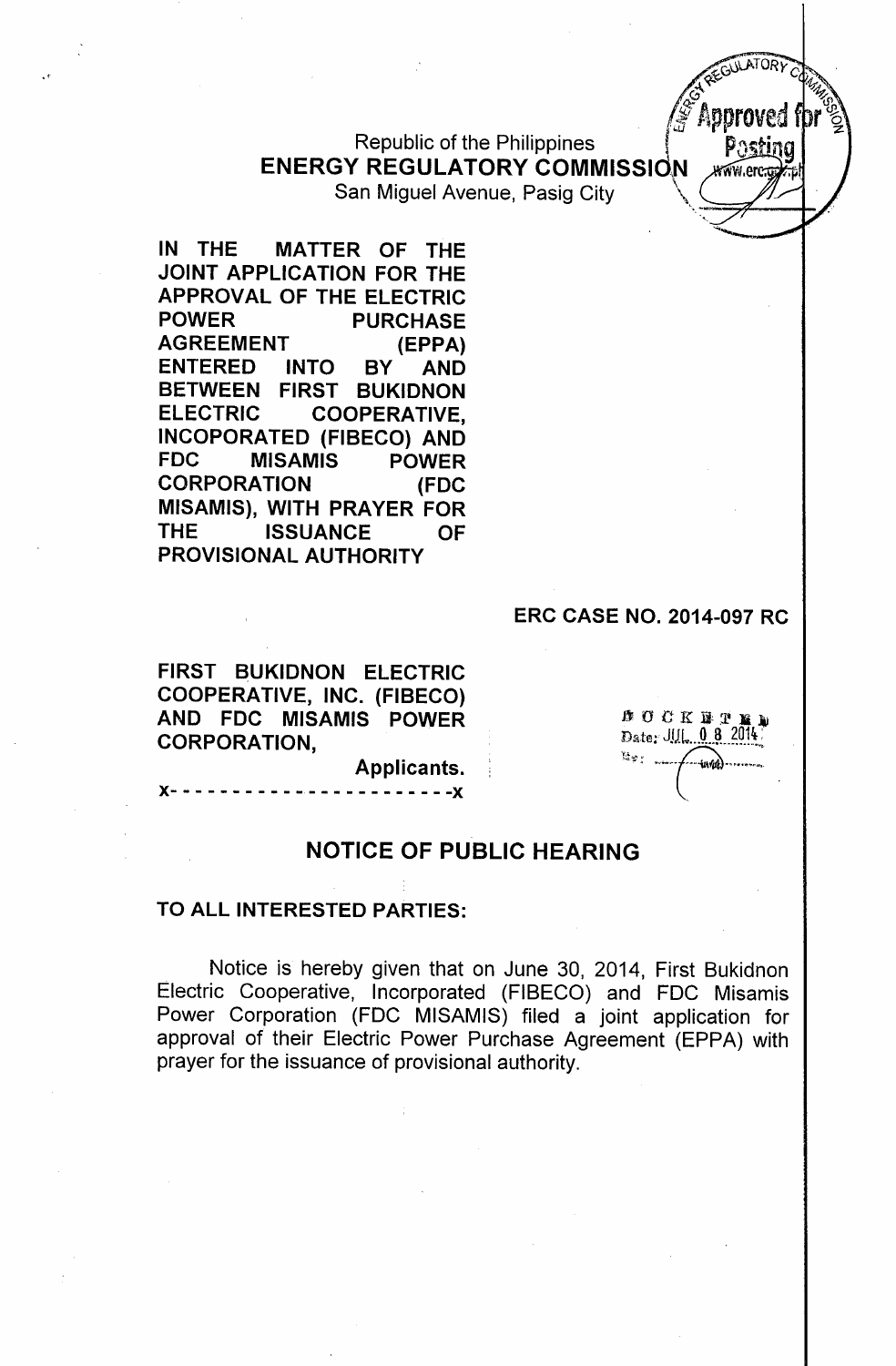In the said application, FIBECO and FDC MISAMIS alleged, among others, that:

# The Nature of the Application

1. This is a joint application submitted to the Commission for its due consideration and approval of the EPPA executed by and between FIBECO and FDC MISAMIS, pursuant to Rule 20(B) of the Energy Regulatory Commission's Rules of Practice and Procedure  $(ERC\quad Rules)^1$  and other pertinent rules and regulations;

# The Applicants

- 2. FIBECO was created pursuant to the provisions of the National Electrification Administration Act (R.A. 6038), as amended by Presidential Decree No. 269. Pursuant to this decree, FIBECO was incorporated and registered on May 15, 1972 with principal office at Anahawon, Maramag, Bukidnon. It serves the power requirements of the Municipalities of Kitaotao, Dangcagan, Don Carlos, Maramag, Quezon, San Fernando, Pangantucan, Kalilangan, Kibawe, Oamulog and Kadingilan, and the City of Valencia, all in the Province of Bukidnon and the Municipality of Wao, in the Province of Lanao del Sur;
- 3. FOC MISAMIS is a corporation duly organized and existing under the Philippine Laws, with principal office address at the 23<sup>rd</sup> Floor, PBCom Tower, 6795 Ayala Avenue corner V.A. Rufino St., Makati City. It was formerly known and registered under the names Green Renewable Power Holdings, Incorporated and Strong Field Energy Corporation. It is wholly-owned subsidiary of FOC Utilities, Incorporated;

# Compliance with Pre-Filing Requirements

4. In compliance with Rule 6 of the ERC Rules and in support of the instant joint application for the approval of the EPPA, a copy of the same (including annexes) was furnished to the respective legislative bodies of the

<sup>&</sup>lt;sup>1</sup> ERC Resolution No. 38, Series of 2006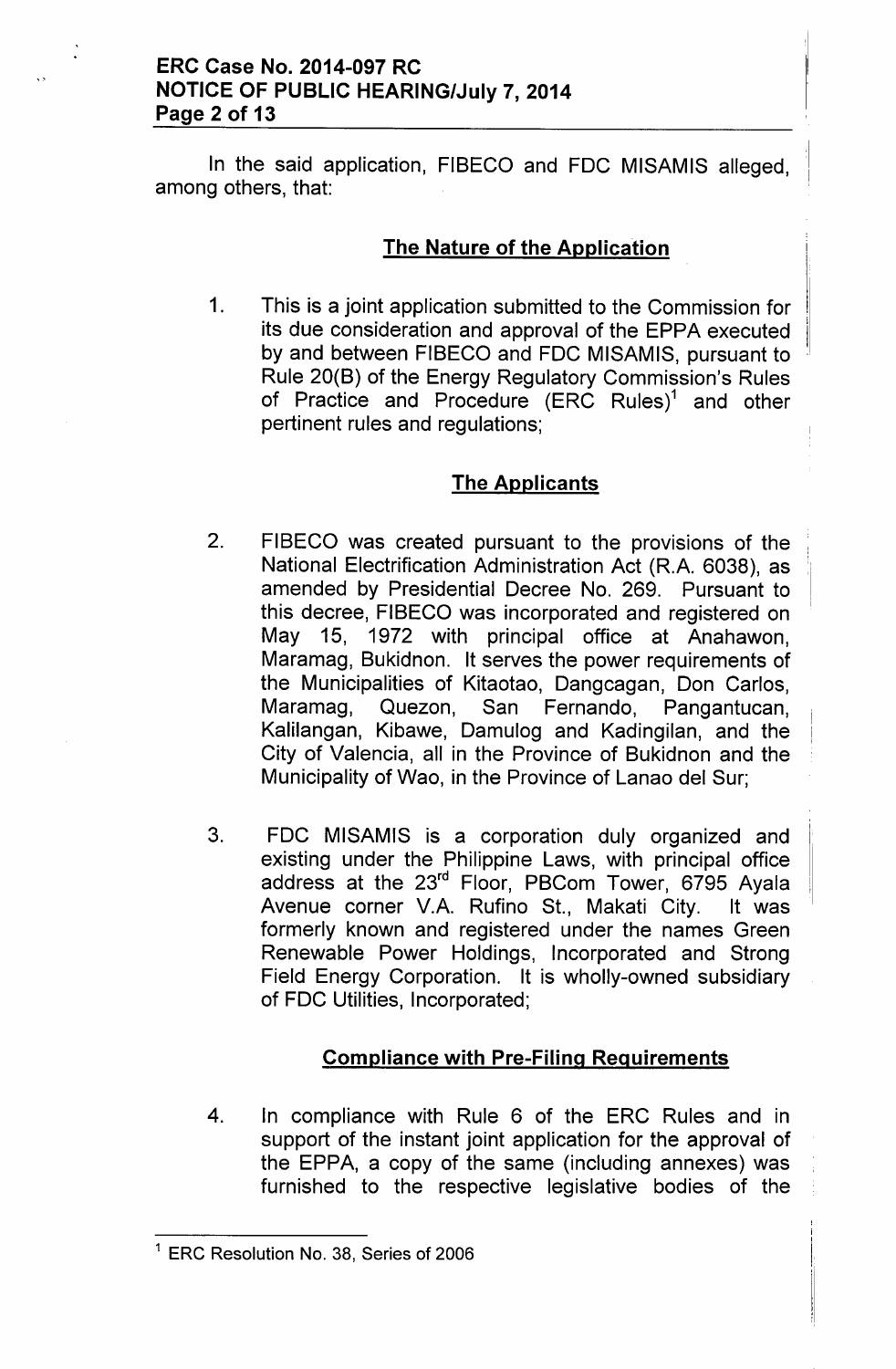Municipality of Maramag, Bukidnon, and the Province of Bukidnon, where FIBECO principally operates;

- 5. Likewise, a copy of the instant joint application (including annexes) was furnished to the City of Makati where FDC MISAMIS principally operates;
- 6. The entire joint application, excluding the annexes, was published in a newspaper of general circulation within the franchise area or area where FIBECO and FDC MISAMIS principally operate;

## **FIBECO Power Situation**

- 7. Since 2010, the Mindanao Grid has been experiencing a significant shortfall in power supply causing widespread power interruption. The existing capacity in the Island is composed of more than fifty percent (50%) hydroelectric power plant which is dependent on the availability of water and affected by weather conditions. Based on the  $2012-2030$  Supply  $-$  Demand Outlook issued by the Department of Energy (DOE), a total of 1,600 MW additional capacities are needed during the planning period to meet the electricity demand and the required reserve margin of the Grid;
- 8. FIBECO is requiring annual energy of **162,581,923 kWh** and an annual demand of **31,457 kW** for 2014. The power supply of FIBECO is currently sourced from the Power Sector Assets and Liabilities Management Corporation (PSALM), King Energy Generation, Incorporated (KEGI), and Crystal Sugar Company, Incorporated (CSCI). For 2014, it has an existing power supply agreement for 116,576,667 kWh contract energy or equivalent demand of 24,959 kW with PSALM/National Power Corporation (NPC) which will expire in August 2015. With the privatization of the PSALM/NPC generation plants and coupled with the insufficiency of supply in Mindanao, it has become increasingly difficult for PSALM to sustain the demands of its Mindanao customers. As it is, PSALM can no longer supply the electric power requirements of its existing customers, including FIBECO. PSALM confirmed that it has insufficient capacity to supply the additional power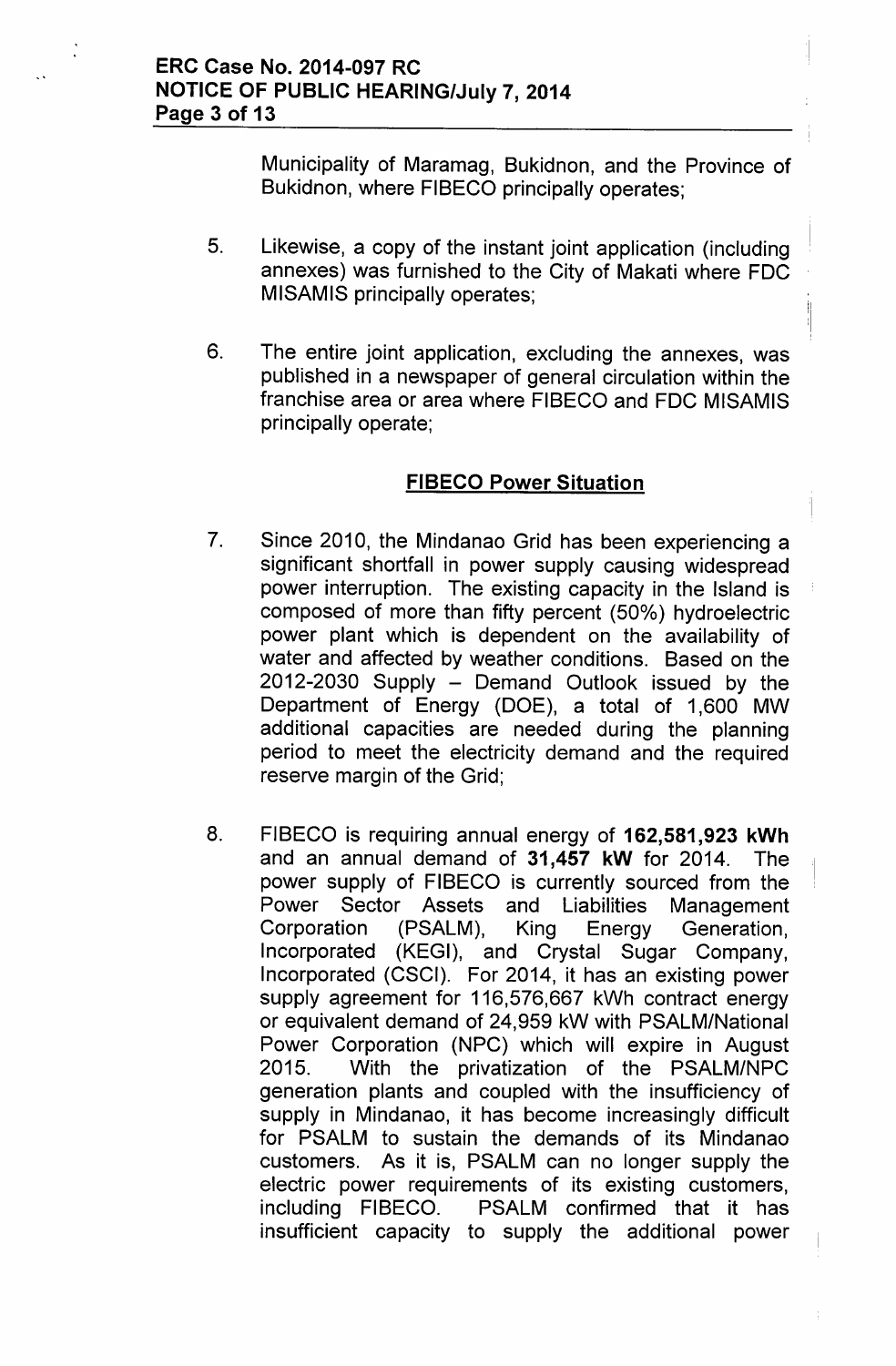requirements of Mindanao distribution utilities (DUs) beyond the contracted energy and equivalent demand in its existing Contract for the Supply of Electric Energy (CSEE) with PSALM;

- 9. Based on FIBECO's actual and forecasted load data, its contract energy and demand requirements for the years 2013 to 2028 are increasing. In order for FIBECO to meet its obligations to its member-consumers (Sec. 1, DOE Department Circular No. 2003-12-011 $^2$ , and in making sure that its requirements are fully covered by supply contracts (Sec. 4.3, DOE Department Circular No.  $2010-03-0003$ <sup>3</sup>, FIBECO should secure a power supply agreement of about 35,000 kW;
- 10. Based on FIBECO's Ten (10)-Year Demand and Energy Forecast, its demand requirement is expected to grow every year, from 30 MW in 2013 to 52 MW in 2028;
- 11. Given its demand growth and in order to obtain a secure and adequate supply of electricity for its memberconsumers during this time, FIBECO sought out other generation companies and sources of electricity in the Mindanao Grid and solicited offers and/or expressions of interest from these power suppliers to supply its growing power requirements;
- 12. Among the offers that FIBECO considered was one from the FDC MISAMIS which made an offer to it to supply its power requirements. FDC MISAMIS is committed to construct 405 MW Coal-Fired Power Plant in the PHIVIDEC Industrial Estate in Misamis Oriental. The power plant is scheduled to be commissioned in 2016.
- 13. FIBECO thoroughly evaluated all the offers/expressions of interest submitted to it and determined that the offer of

All distribution utilities must henceforth take cognizance and assume full responsibility to forecast, assure and contract for the supply of electric power in their respective areas to meet their obligations as distribution utility (Sec. 1, DOE Department Circular No. 2003-12-011)

 $3$  Ensure that the power requirements within their franchise areas are adequately covered by supply contracts or spot purchases from the WESM at all times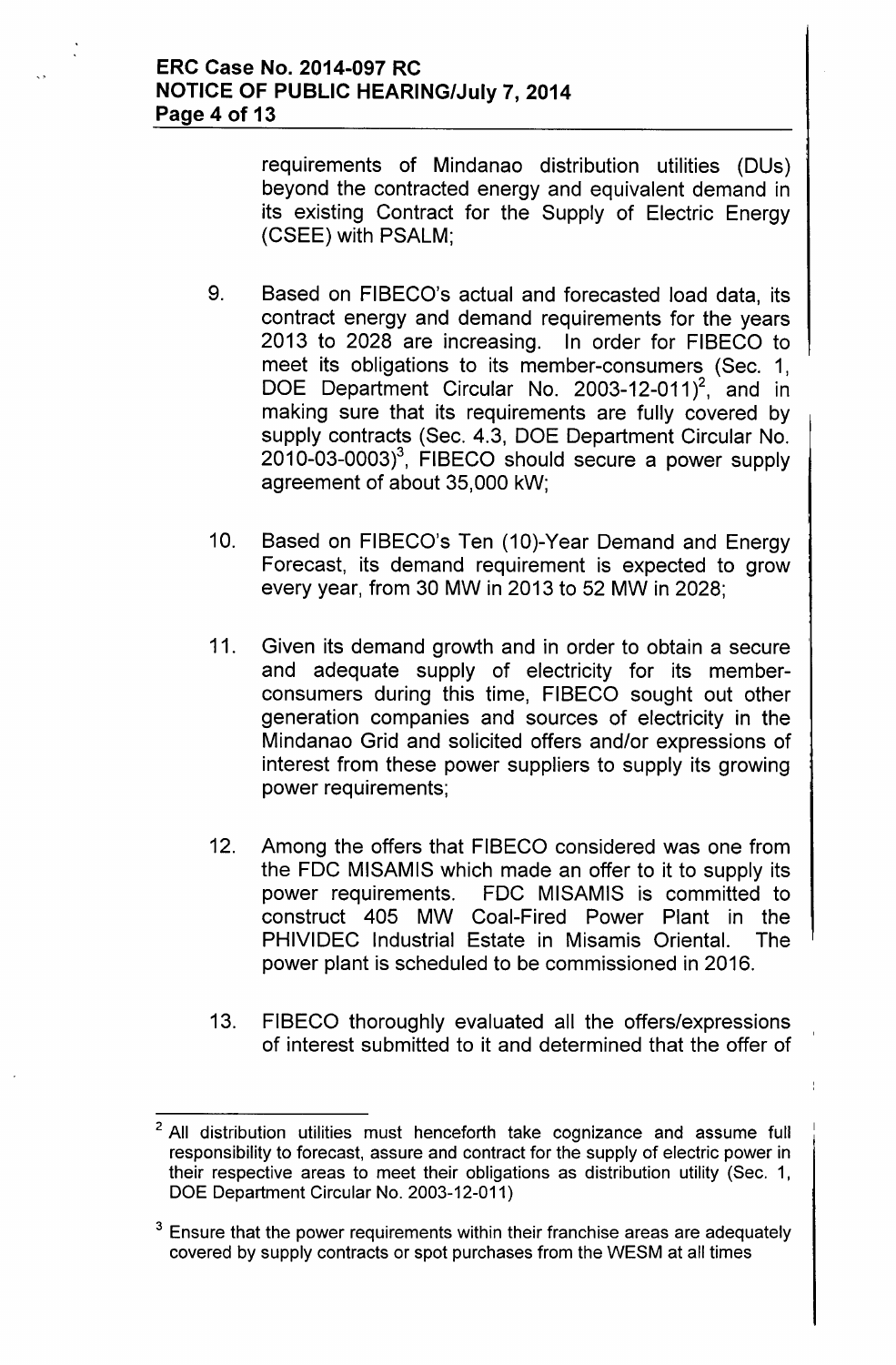# **ERC Case No. 2014-097 RC NOTICE OF PUBLIC HEARING/July 7, 2014 Page 5 of 13**

, - ,

FOC MISAMIS to be the one most advantageous to its member-consumers;

14. FIBECO has forecasted and simulated the effect of the inclusion of the power supplied by FDC MISAMIS on its generation costs upon the commercial operation of the power plant of FOC MISAMIS, taking into consideration the reduced supply from PSALM and the expected commercial operation of FOC MISAMIS, to wit:

|      | <b>Without FDC</b><br><b>MISAMIS</b> | <b>With FDC</b><br><b>MISAMIS</b> | <b>Difference</b> |
|------|--------------------------------------|-----------------------------------|-------------------|
| Year | PhP/kWh                              | PhP/kWh                           | PhP/kWh           |
| 2014 | 4.7757                               |                                   |                   |
| 2017 | 12.7115                              | 6.0323                            | (6.6792)          |
| 2018 | 13.0433                              | 6.0367                            | (7.0066)          |
| 2019 | 13.3513                              | 6.0447                            | 7.3066)           |
| 2020 | 13.6375                              | 6.0504                            | 7.5871            |

## **The EPPA**

15. After extensive negotiations with FOC MISAMIS, FIBECO signed on February 4, 2013, an EPPA with FDC MISAMIS for a contracted demand of 15 MW for twentyfive (25) years. On June 21, 2013, FIBECO signed an Amendment Agreement with FOC MISAMIS, amending, among others, the contracted demand in the February 4, 2013 EPPA, from a contracted demand of 15 MW to 23 MW. On August 23, 2013, FIBECO signed an Amendment Agreement with FOC MISAMIS, amending, among others, the contracted demand in the June 21, 2013 EPPA, from a contracted demand of 23 MW to 30 MW. On January 29, 2014, FIBECO signed an Amendment Agreement with FDC MISAMIS, amending, among others, the contracted demand in the June 21, 2013 EPPA, from a contracted demand of 30 MW to 35 MW effective last quarter of 2017;

## *Executive Summary.*

16. The EPPA governs the relationship between Supplier and Customer for the sale of electric power. The electric power supply will be drawn from the 3 x 135 MW CFB Coal-fired power plant to be constructed, owned, and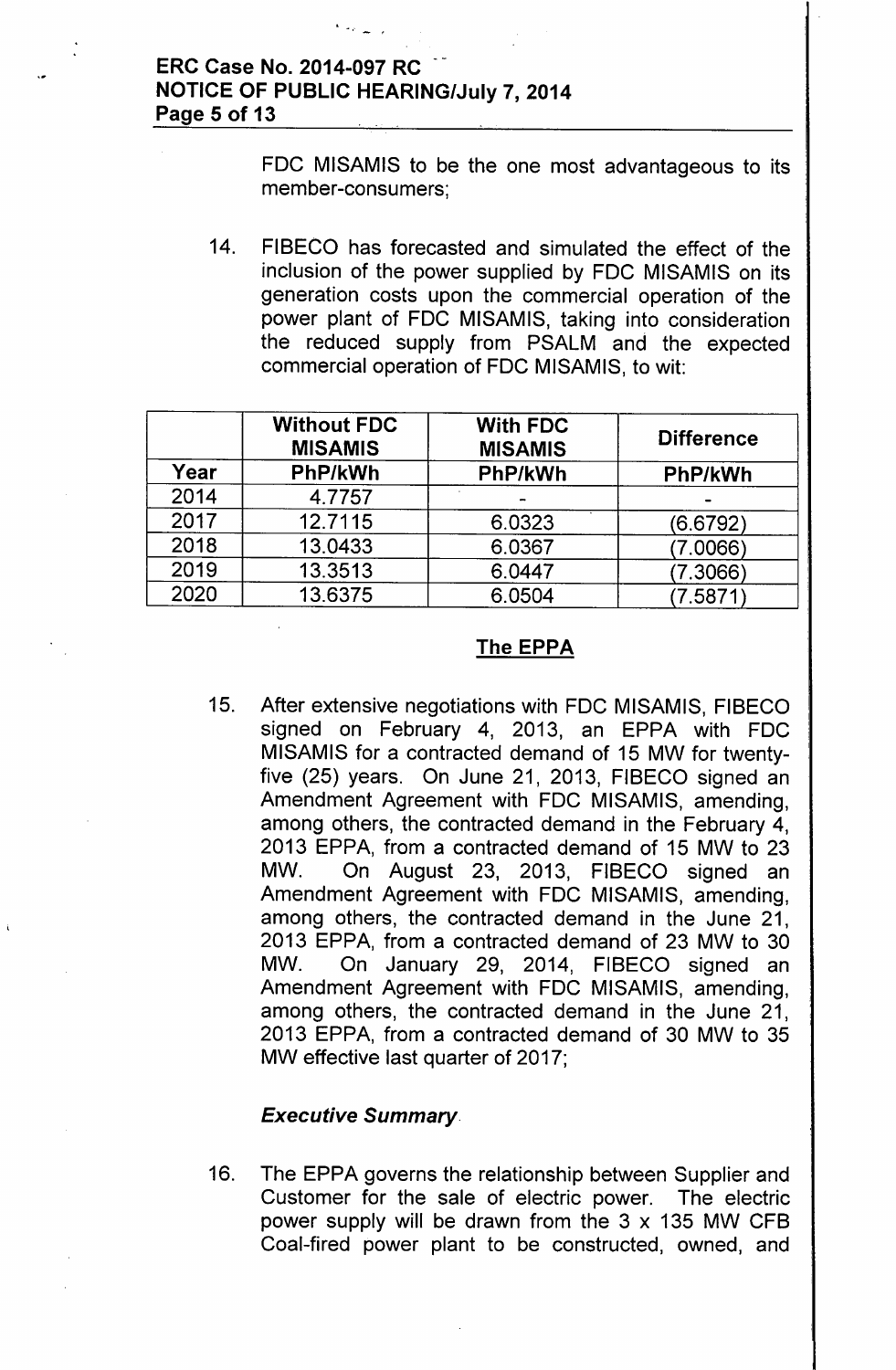#### ERC Case No. 2014-097 RC NOTICE OF PUBLIC HEARING/July 7,2014 Page 6 of 13

operated by FDC MISAMIS. During plant outage, replacement power will be sourced from other facilities of the FDC MISAMIS, or of any third party, including the Wholesale Electricity Spot Market (WESM) or its equivalent. The commencement of the obligation of FDC MISAMIS to deliver of electric power to its customers is subject to the satisfaction of conditions precedent, including the declaration of the commercial operation of the power plant. Generation Charges for pre-commercial operation and during commercial operation are computed separately. The EPPA is subject to customer's security deposit, assignment, termination, and buy-out;

# *Salient Features*

- 17. The EPPA, as amended, between FIBECO and FDC MISAMIS contains the following salient terms and conditions:
	- 17.1 Commercial Operation Date. The target Commercial Operation Date is thirty-six (36) calendar months after all the requirements (Conditions Precedent to Commercial Operation Date) has been met;
	- 17.2 Term. The Term of the EPPA shall be twenty-five (25) years from the Commercial Operation Date, unless extended: a) by the grant of grace period; b) due to Force Majeure; or c) by mutual written agreement by the Parties;
	- 17.3 Service Specification. They agreed to the following service specifications:

| <b>Particulars</b>                  | From<br><b>Commercial</b><br><b>Operation Date</b> | <b>Increase from</b><br>Sept. 26, 2017 | <b>Total Beginning</b><br>Sept. 26, 2017 |
|-------------------------------------|----------------------------------------------------|----------------------------------------|------------------------------------------|
| Contracted<br>Demand (kW)           | 30,000                                             | 5,000                                  | 35,000                                   |
| Contracted<br>Energy (kWh)          | 262,800,000                                        | 43,800,000                             | 306,600,000                              |
| Customer<br>Load<br>Factor          |                                                    | 100 %                                  |                                          |
| Customer's<br><b>Minimum Demand</b> | At least 40% of customer's Contracted Demand       |                                        |                                          |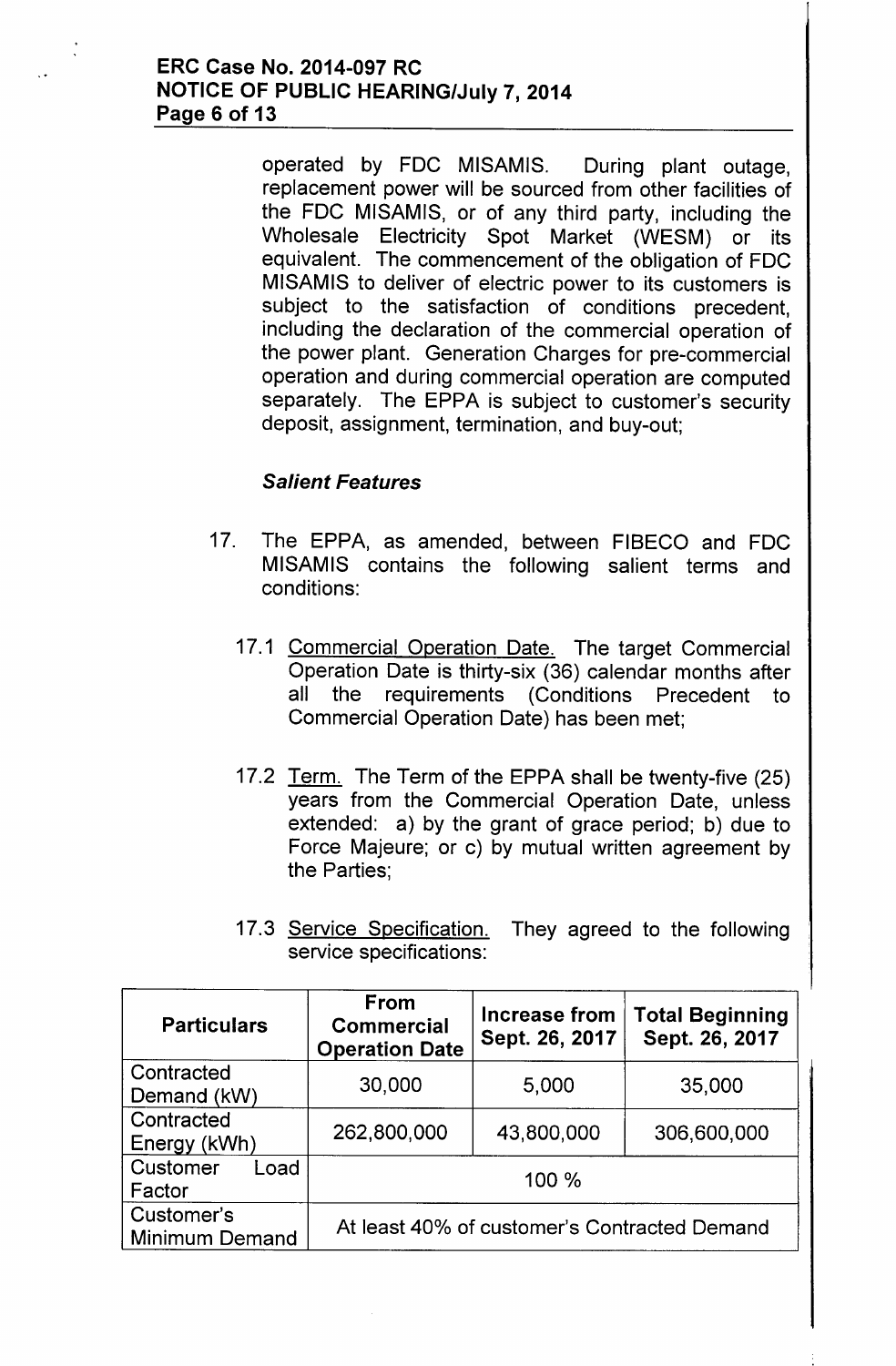# ERC Case No. 2014-097 RC **NOTICE OF PUBLIC HEARING/July 7, 2014** Page 7 of 13

医肠部分的

| Delivery Point                    | <b>Plant Gate FDC MISAMIS's Power Plant</b> |  |
|-----------------------------------|---------------------------------------------|--|
| Voltage at<br>the l<br>Plant Gate | 138 kV                                      |  |

- 17.4 Increase in Contracted Energy. Monthly Nominated Energy or Contracted Demand. Customer may request an increase to the Contracted Energy, monthly nominated energy or Contracted Demand of a particular Billing Period by delivery of written notice at least sixty (60) days before the date on which such adjustment is proposed to take effect, setting out the reasons therefor;
- 17.5 Premium Charge for Excess Consumption. For consumption higher than the Contracted Energy and/or monthly nominated energy, Customer shall pay the Generation Charge applicable plus a Premium Charge of ten percent (10%);
- 17.6 Replacement Power In Excess of Outage Allowance. The Supplier shall exert best efforts to procure Replacement Power beyond the Outage Allowance. Notwithstanding any provision in this Agreement to the contrary, the Supplier has the right to source Replacement Power for the Customer from other current or future facilities of the Supplier or of any third party, including the WESM or its equivalent, at the sole , election of the Supplier.
- 17.7 Generation Charge. FIBECO shall pay the generation charge consisting of variable and fixed charges, subject to adjustments. The generation charges for pre-commercial operation and during commercial operation are computed based on the Base Energy Rate (BER) computation as follows:

## $BER = (FC<sub>base</sub> + VC<sub>base</sub>)/Energy$

 $FC_{base} = (CRF^{kW}_{base} + PHP\ O\&M^{kW}_{base} + US\ O\&M^{kW}_{base}) * CD$ 

Where:

# $CRF^{kW}$ <sub>base</sub>  $= PhP1,924.48/kW$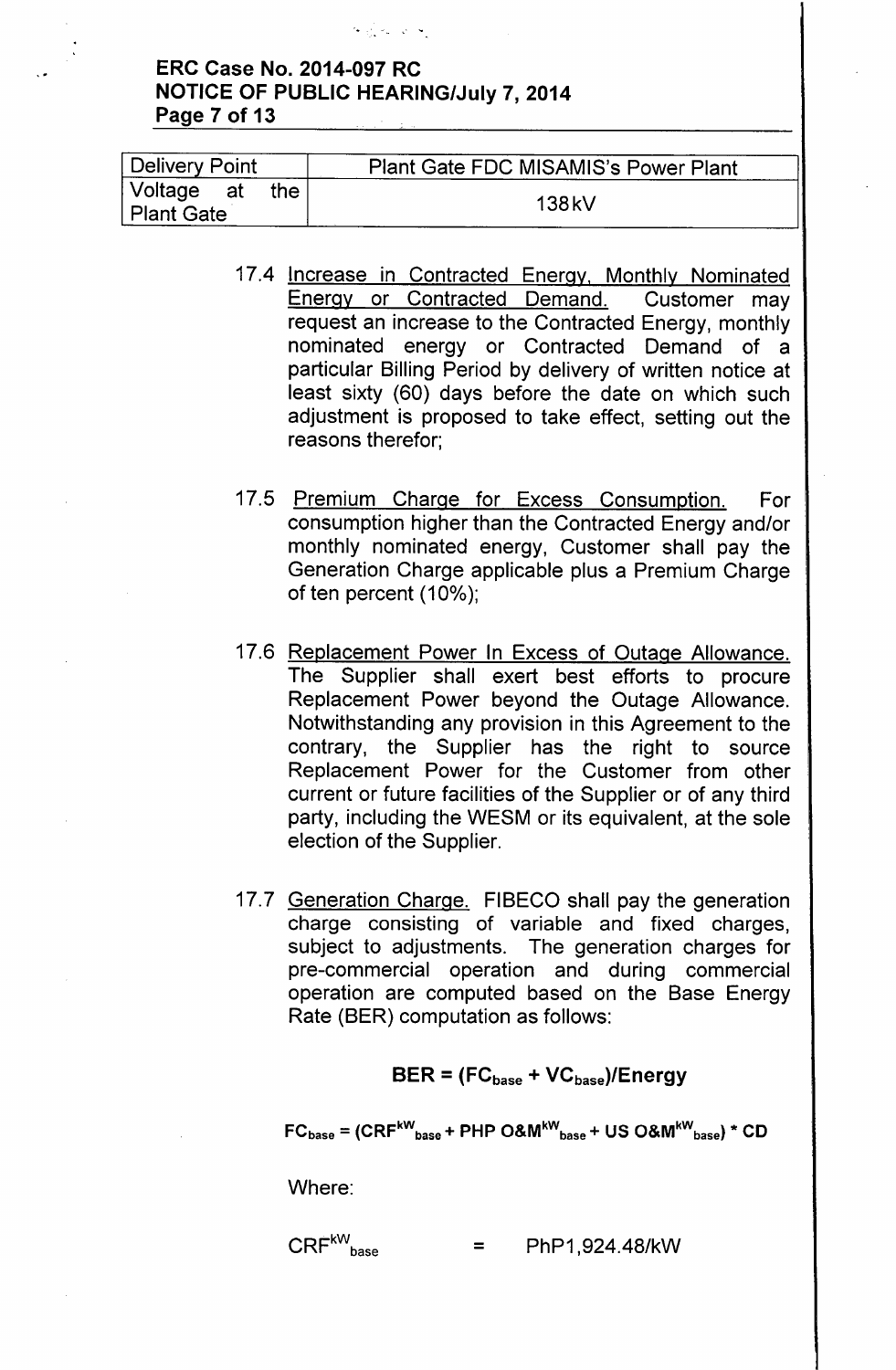# ERC Case No. 2014-097 RC NOTICE OF PUBLIC HEARING/July 7, 2014 Page 8 of 13

| $\mathsf{PHP}{}$ O&M $^{\mathsf{kW}}_{\mathsf{base}}$                                 | $=$ $-$ | PhP474.75/kW |
|---------------------------------------------------------------------------------------|---------|--------------|
| $\mathsf{US}~\mathsf{O}\mathsf{8M}^{\mathsf{kW}}_{\phantom{\mathsf{b}}\mathsf{base}}$ | 三       | PhP30.64/kW  |

VC <sub>base</sub> = [DCP <sub>base</sub>] \* [Forex <sub>base</sub>] \* [MCR] \* [Energy] / Conversion Factor

Where:

| $DCP_{base}$             |   | <b>US\$72/MT</b> |
|--------------------------|---|------------------|
| Forexbase                |   | PhP41.12/US\$    |
| <b>MCR</b>               |   | 0.70kg/kWh       |
| Energy                   | ≕ | 14,600,000 kWh   |
| <b>Conversion Factor</b> |   | 1,000 kg/MT      |

- 17.8 Customer Failure to Off-take Power. If the Customer off-takes power less than the Contracted Energy and/or Contracted Demand, the Customer shall still pay the full Generation Charge for the Contracted Energy and/or Contracted Demand, and all applicable fees, charges and costs;
- 17.9 Transmission Fees, Ancillary Services Charges, Line Rental Charges, and WESM Costs. The Customer shall pay for Transmission Fees, Ancillary Services Charges, Line Rental Charges, and WESM Costs. All other transmission charges and market-related fees/charges that are not part of the generation charge shall be for the account of Customer;
- 17.10 Security Deposit. The Security Deposit shall be in an amount equivalent to one hundred percent (100%) of the projected highest monthly Power Bill for the first Contract Year of the Agreement;
- 17.11 Assignment. In all cases of valid assignment, the assignee shall assume all the rights and obligations of the assignor under this Agreement; and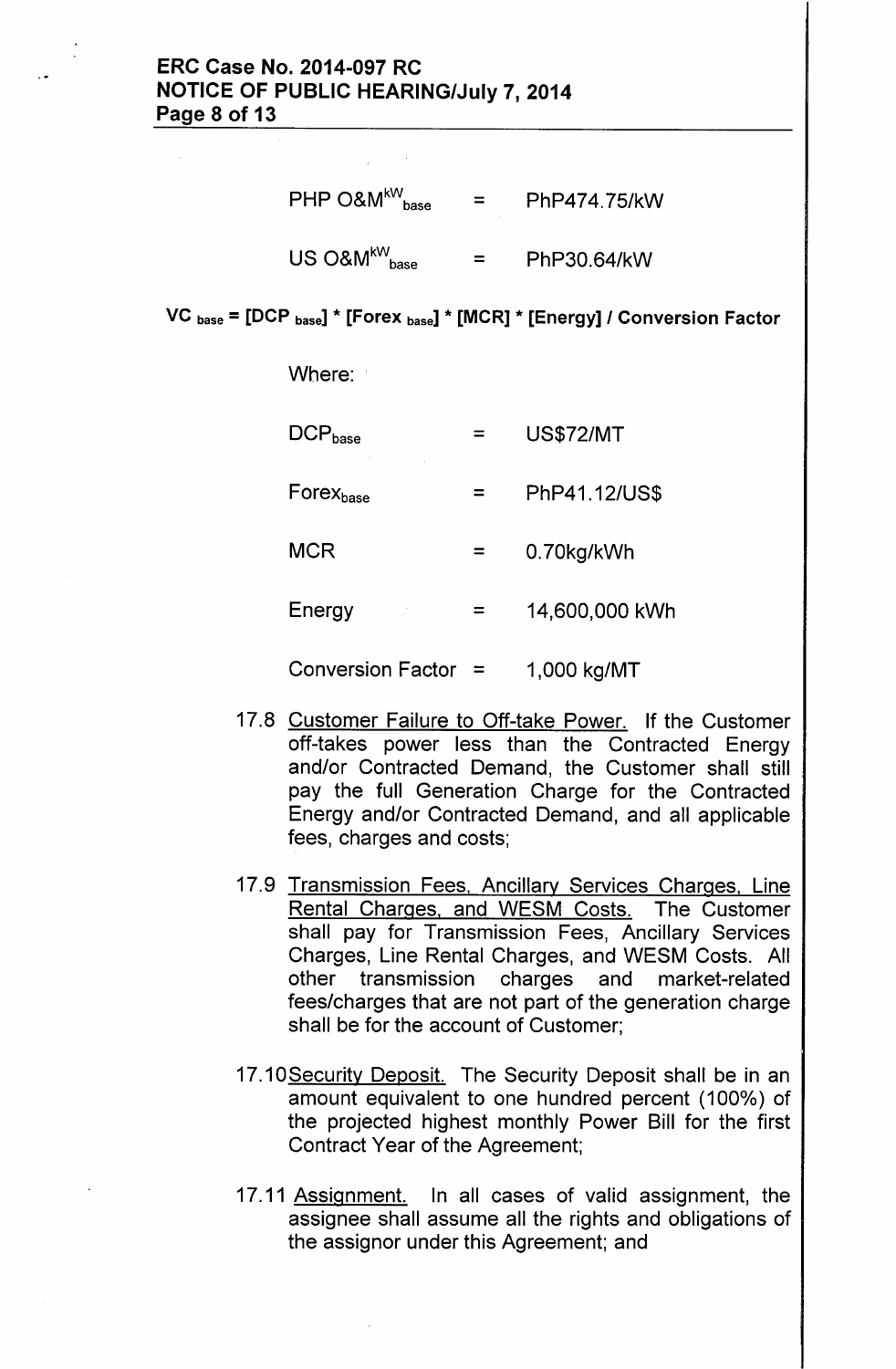17.12Adjustments Due to Force Majeure. The Supplier shall have seventy-two (72) hours to restore interrupted supply counted from the time a Force Majeure Event prevented it from supplying electric power to the Customer. The Customer shall not be entitled to interruption adjustment during such period. On the other hand, the Customer shall have seventy-two (72) hours to resume taking electric power counted from the time a Force Majeure Event prevented it from fully taking its Contracted Energy;

# Other Related Documents

18. In further support of the instant application, they submit to the Commission, the following documents:

| <b>Annex</b>            | <b>Nature of Documents</b>                                     |  |
|-------------------------|----------------------------------------------------------------|--|
| A                       | EPPA between FIBECO and FDC MISAMIS                            |  |
| $A-1$                   | EPPA Amendment No. 1, dated June 21, 2013                      |  |
| $A-2$                   | EPPA Amendment No. 2, dated August 23, 2013                    |  |
| $A-3$                   | EPPA Amendment No. 3, dated December 11, 2013                  |  |
| B                       | <b>FIBECO's Certificate of Franchise</b>                       |  |
| $\overline{\mathsf{C}}$ | <b>FIBECO's Certificate of Registration</b>                    |  |
| D                       | FIBECO's Articles of Incorporation                             |  |
| $\overline{\mathsf{E}}$ | FDC MISAMIS's Certificate of Registration                      |  |
| $E-1$                   | Green Renewable Power Holdings, Incorporated's Certificate     |  |
|                         | of Incorporation                                               |  |
| $E-2$                   | Strong Field Energy Corporation's Certificate of Filing of     |  |
|                         | <b>Amended Articles of Incorporation</b>                       |  |
| $\mathsf F$             | FDC MISAMIS's General Information Sheet (GIS)                  |  |
| G                       | FDC MISAMIS's latest Audited Financial Statements (AFS)        |  |
| H                       | Certification from the Municipality of Maramag, Bukidnon for   |  |
|                         | the receipt of Joint Application (including Annexes)           |  |
| $H-1$                   | Certification from the Province of Bukidnon for the receipt of |  |
|                         | <b>Joint Application (including Annexes)</b>                   |  |
| $\mathbf{I}$            | Certification from the City of Makati for the receipt of Joint |  |
|                         | <b>Application (including Annexes)</b>                         |  |
| J                       | Copy of the Affidavit of Publication                           |  |
| $J-1$                   | Copies of Newspaper Publication of General circulation         |  |
|                         | within the franchise area or area where FIBECO and FDC         |  |
|                         | <b>MISAMIS principally operate</b>                             |  |
| K                       | PSALM's certification of insufficient capacity to supply       |  |
|                         | Mindanao DUs                                                   |  |
| L                       | FIBECO's Actual and Forecasted Load Data from 2013-2028        |  |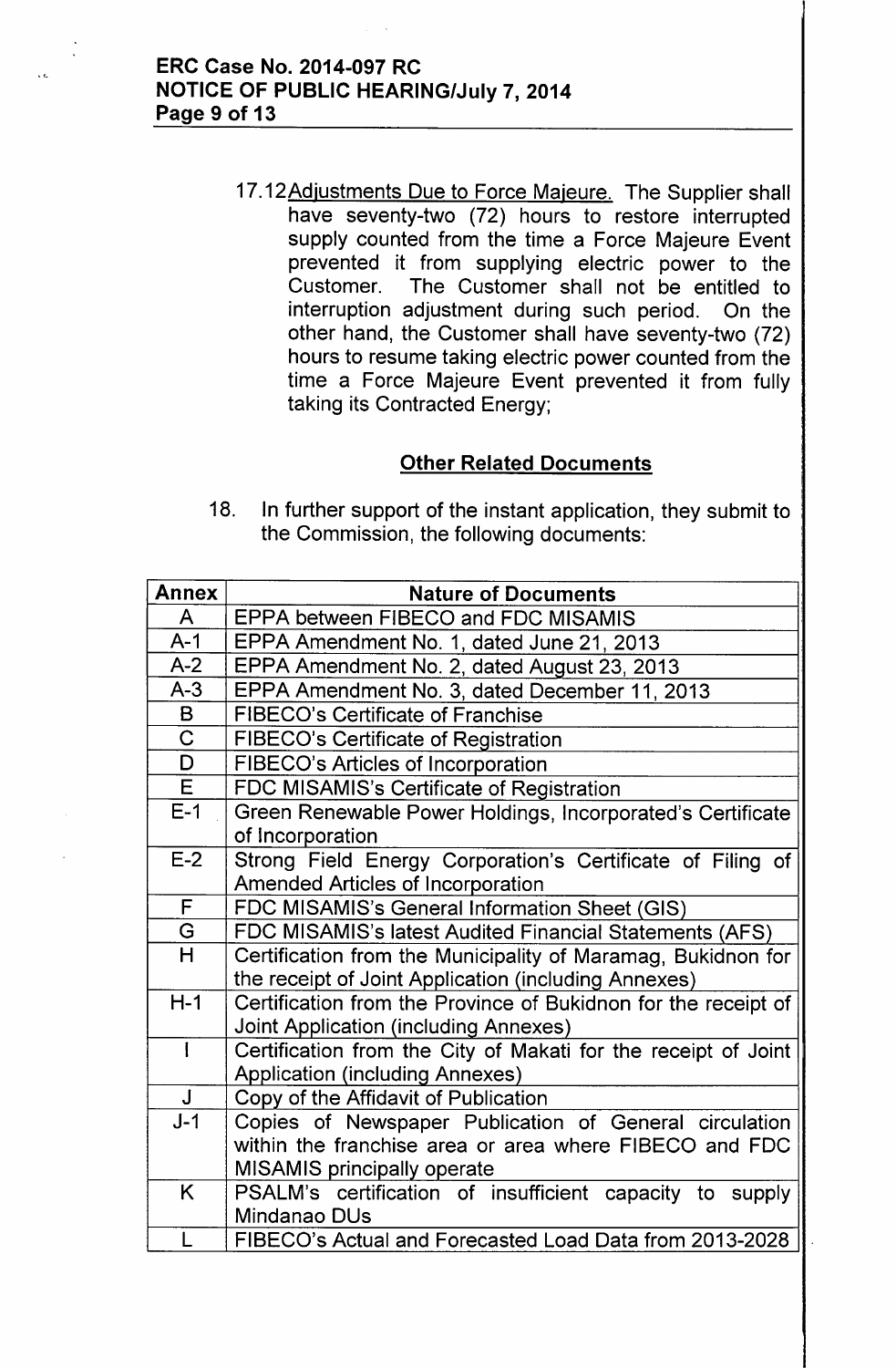# ERC Case No. 2014-097 RC NOTICE OF PUBLIC HEARING/July 7, 2014 Page 10 of 13

| M              | FIBECO's Comparison of Various Offers from Generation         |  |
|----------------|---------------------------------------------------------------|--|
|                | Companies (in a sealed envelope)                              |  |
| N              | <b>Rate Impact Analysis</b>                                   |  |
| $\overline{O}$ | FIBECO's Board Resolution No. 117, Series of 2012             |  |
| $O-1$          | FIBECO's Board Resolution No. 062, Series of 2013             |  |
| $O-2$          | FIBECO's Board Resolution No. 108, Series of 2013             |  |
| $O-3$          | FIBECO's Board Resolution No. 187-B, Series of 2013           |  |
| P              | Sources of Funds/Financial Plans:                             |  |
|                | • Debt/Equity Ratio                                           |  |
|                | • Project Cost                                                |  |
|                | Computation of Return on Investment/WACC (in a                |  |
|                | sealed envelope)                                              |  |
| Q              | Board of Investments (BOI) Certificate of Registration        |  |
| R.             | FDC MISAMIS's Environmental Compliance Certificate            |  |
|                | (ECC)                                                         |  |
| S              | FDC MISAMIS's Fuel Procurement Process (in a sealed           |  |
|                | envelope)                                                     |  |
| $\mathsf T$    | Land Bank of the Philippines's Certification – Indicative Key |  |
|                | Terms and Conditions (in a sealed envelope)                   |  |
| U              | Judicial Affidavit of Mr. Roderick Z. Fernandez               |  |

19. Pursuant to ERC Resolution No.9, Series of 2010, FDC MISAMIS shall file the necessary application for a COC no later than (3) months prior to the commercial operations date of the 3 x 135 MW CFB coal-fired power plant;

# Allegations in Support of the Motion for Confidential Treatment of Information

20. The Commission may, upon request of a party and determining that the disclosure of information requested to be treated as confidential information is justified, treat certain information submitted to it as confidential.<sup>4</sup> FIBECO and FDC MISAMIS are bound by confidentiality agreement prohibiting the disclosure of any business, technical, marketing, operational, organizational, financial or other information and trade secrets and other confidential documents, papers and information.<sup>5</sup> Accordingly, they request before the Commission that Annexes "M", "P", "S", and "T" not be disclosed and be treated as confidential in accordance with Rule 4 of the

<sup>4</sup> Rule 4 - Confidential Information, ERC Rules

<sup>5</sup> Article 14 of the EPPA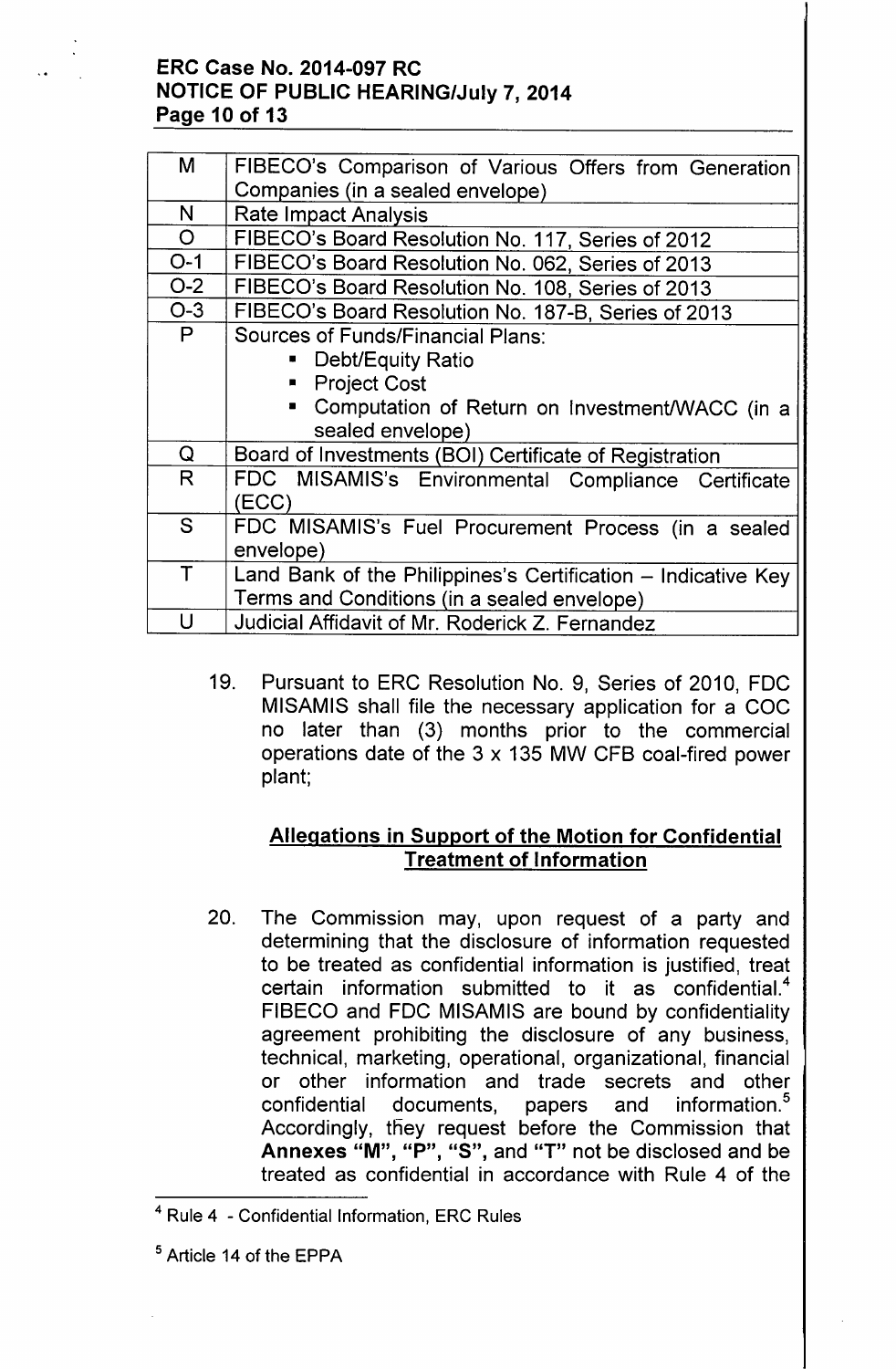# ERC Case No. 2014-097 RC NOTICE OF PUBLIC HEARING/July 7, 2014 Page 11 of 13

ERC Rules. These annexes contain confidential information critical to the business operation of FDC MISAMIS, including trade secrets and business calculations, assumptions, and projections;

# Allegations in Support for the Issuance of Provisional Authority

- 21. The financing of the construction of the 3 x 135 MW CFB Coal-fired power plant requires, among others, the Commission's approved rate. The construction is, likewise, bound by contractual milestones, including the approval of the EPPA. A provisional approval of the EPPA with indicative rate, from the Commission will sufficiently merit evaluation from financial institutions, and potential investors. The positive evaluation of the power plant financials redounds to the timely declaration of commercial operation of the 3 x 135 MW CFB coal-fired power plant for a reliable supply of electric power in time . to address supply deficiency in Mindanao. The judicial affidavit Mr. Roderick Z. Fernandez, FDC MISAMIS's Senior Manager for Business Development, is attached to the application to testify on the allegations made therein in connection with the prayer for issuance of provisional authority;
- 22. In order to allow FDC MISAMIS to be able to deliver and FIBECO to be able to receive power from the power plant as soon as it is commissioned, a provisional authority needs to be granted for the EPPA. The issuance of the provisional authority will allow FIBECO to charge and collect the respective fees enumerated in the EPPA as well as authorize it to pass on the full amount to its member- consumers;
- 23. Pursuant to the ERC rules of practice and procedures, the Commission may exercise its discretion by granting provisional authority or interim relief prior to a final Decision;
- 24. It is understood that the interim relief sought by them that may be granted by the Commission, shall be subject to adjustments and other conditions that the Commission may impose after hearing and final determination; and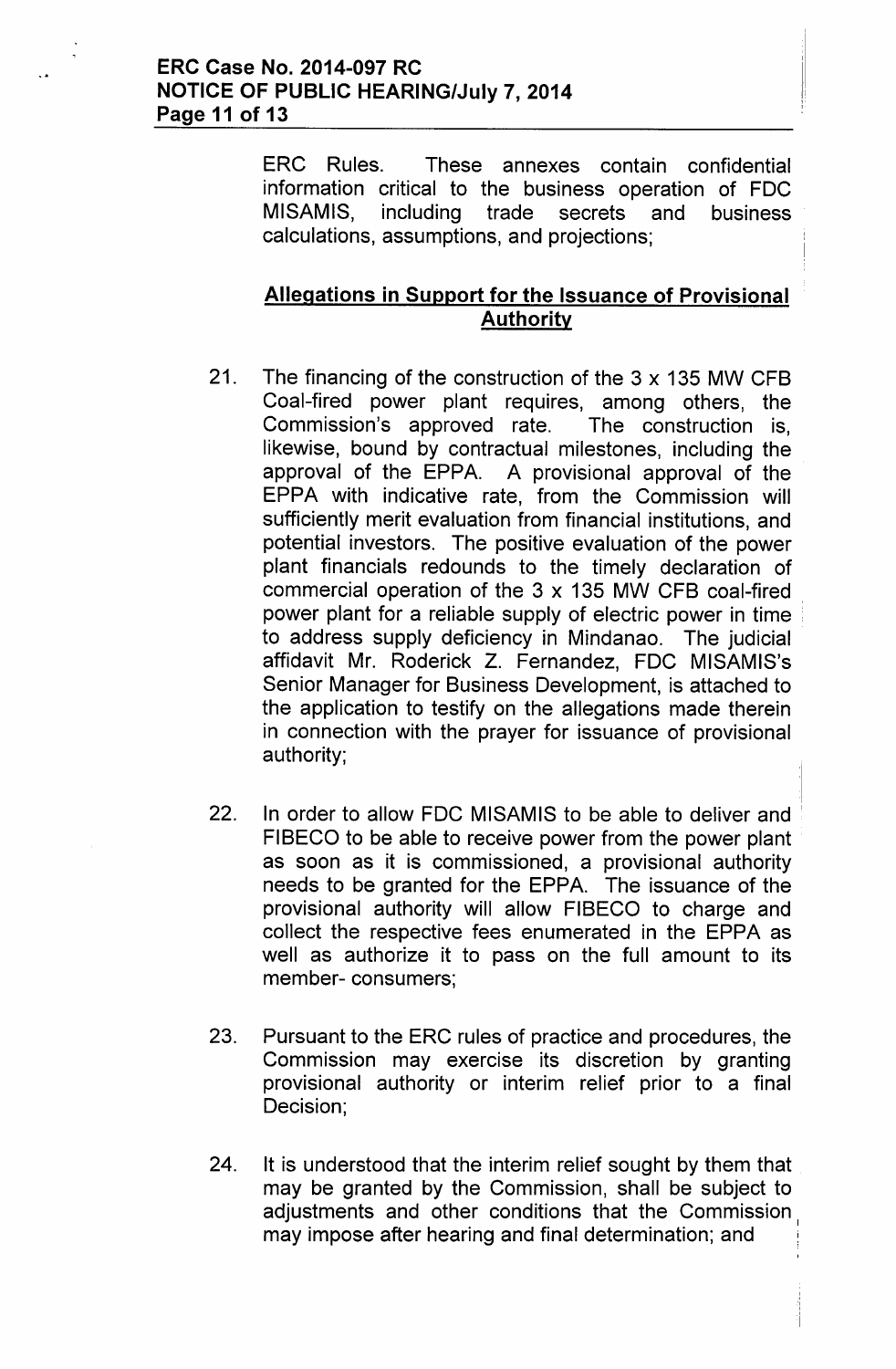# .. ERC Case No. 2014-097 RC NOTICE OF PUBLIC HEARING/July 7,2014 Page 12 of 13

#### <u>Prayer</u>

- 25. Thus, they pray that the Commission:
	- 25.1 Approve their duly negotiated EPPA;
	- 25.2 Issue an Order: a) treating Annexes and the information contained therein as confidential; b) directing their non-disclosure pursuant to Rule 4 of the ERC Rules; and c) prescribing the guidelines for the protection thereof;
	- 25.3 Issue an Order provisionally approving their EPPA and authorizing FIBECO to pass on the full amount of the fees and charges under the said EPPA to its member-consumers; and
	- 25.4 After trial on the merits, issue a permanent approval of their EPPA, as amended, which would authorize FIBECO to charge and collect the fees under the said EPPA as well as authorize FIBECO to pass on the full amount to its member-consumers.

The Commission has set the application for initial hearing, expository presentation, pre-trial conference and evidentiary hearing on August 8, 2014 (Friday) at nine o'clock in the morning (9:00 A.M.) at FIBECO's Main Office, Anahawon, Maramag, Bukidnon.

All persons who have an interest in the subject matter of the proceeding may become a party by filing, at least five (5) days prior to the initial hearing and subject to the requirements in the ERC's Rules. of Practice and Procedure, a verified petition with the Commission giving the docket number and title of the proceeding and stating: (1). the petitioner's name and address; (2) the nature of petitioner's interest in the subject matter of the proceeding, and the way and manner in which such interest is affected by the issues involved in the proceeding; and (3) a statement of the relief desired.